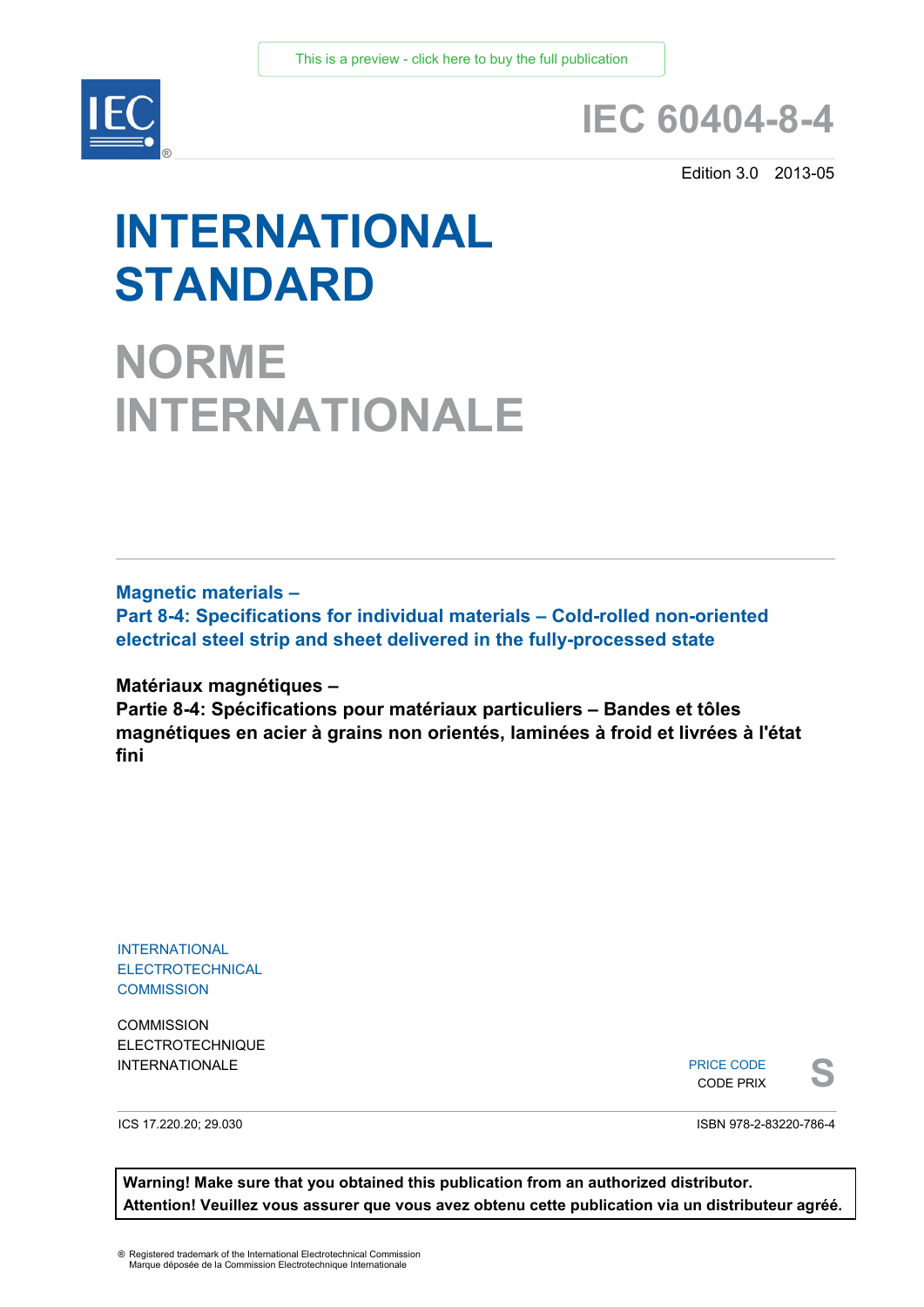$-2-$ 

# **CONTENTS**

| 1   |     |       |  |  |
|-----|-----|-------|--|--|
| 2   |     |       |  |  |
| 3   |     |       |  |  |
| 4   |     |       |  |  |
| 5   |     |       |  |  |
|     |     |       |  |  |
| 6   |     |       |  |  |
|     | 6.1 |       |  |  |
|     | 6.2 |       |  |  |
|     | 6.3 |       |  |  |
|     | 6.4 |       |  |  |
|     | 6.5 |       |  |  |
| 7   |     |       |  |  |
|     | 7.1 |       |  |  |
|     |     | 7.1.1 |  |  |
|     |     | 7.1.2 |  |  |
|     |     | 7.1.3 |  |  |
|     |     | 7.1.4 |  |  |
|     | 7.2 |       |  |  |
|     |     | 7.2.1 |  |  |
|     |     | 7.2.2 |  |  |
|     |     | 7.2.3 |  |  |
|     |     | 7.2.4 |  |  |
|     |     | 7.2.5 |  |  |
|     |     | 7.2.6 |  |  |
|     | 7.3 |       |  |  |
|     |     | 7.3.1 |  |  |
|     |     | 7.3.2 |  |  |
|     |     | 7.3.3 |  |  |
|     |     | 7.3.4 |  |  |
| 8   |     |       |  |  |
|     | 8.1 |       |  |  |
|     | 8.2 |       |  |  |
| 8.3 |     |       |  |  |
|     |     | 8.3.1 |  |  |
|     |     | 8.3.2 |  |  |
|     |     | 8.3.3 |  |  |
|     | 8.4 |       |  |  |
|     |     | 8.4.1 |  |  |
|     |     | 8.4.2 |  |  |
|     |     | 8.4.3 |  |  |
|     |     | 8.4.4 |  |  |
|     | 8.5 |       |  |  |
| 9   |     |       |  |  |
| 10  |     |       |  |  |
| 11  |     |       |  |  |
|     |     |       |  |  |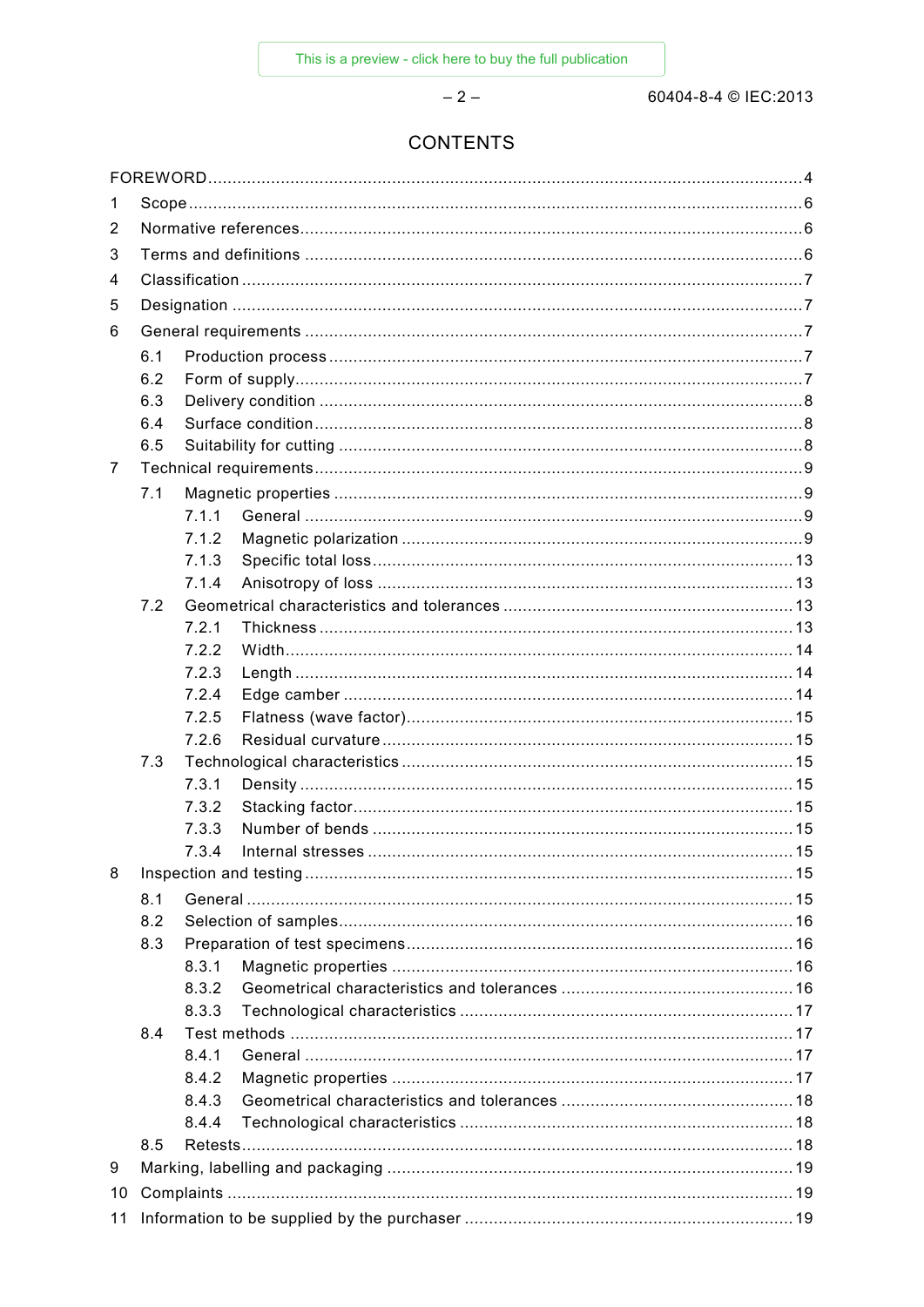60404-8-4 © IEC:2013 – 3 –

| Table 1 – Technological properties and magnetic properties measured by the Epstein                                                                                      |  |
|-------------------------------------------------------------------------------------------------------------------------------------------------------------------------|--|
| Table 2 – Technological properties and magnetic properties measured by the Epstein<br>method for strip and sheet of nominal thickness 0,47 mm for use at 60 Hz only  12 |  |
|                                                                                                                                                                         |  |
|                                                                                                                                                                         |  |
|                                                                                                                                                                         |  |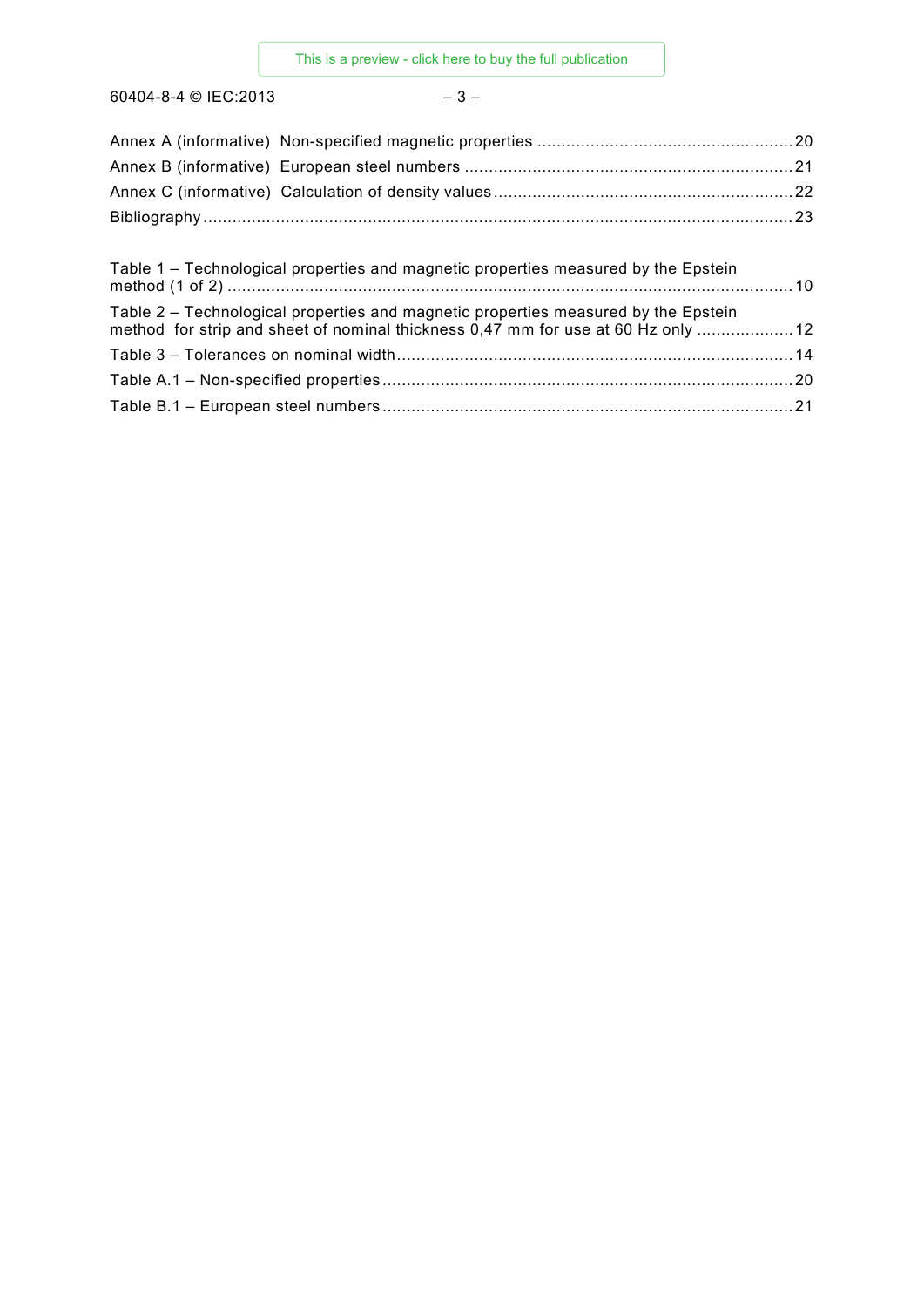# INTERNATIONAL ELECTROTECHNICAL COMMISSION  $\overline{\phantom{a}}$  , where  $\overline{\phantom{a}}$

#### **MAGNETIC MATERIALS –**

# **Part 8-4: Specifications for individual materials – Cold-rolled non-oriented electrical steel strip and sheet delivered in the fully-processed state**

#### FOREWORD

- 1) The International Electrotechnical Commission (IEC) is a worldwide organization for standardization comprising all national electrotechnical committees (IEC National Committees). The object of IEC is to promote international co-operation on all questions concerning standardization in the electrical and electronic fields. To this end and in addition to other activities, IEC publishes International Standards, Technical Specifications, Technical Reports, Publicly Available Specifications (PAS) and Guides (hereafter referred to as "IEC Publication(s)"). Their preparation is entrusted to technical committees; any IEC National Committee interested in the subject dealt with may participate in this preparatory work. International, governmental and nongovernmental organizations liaising with the IEC also participate in this preparation. IEC collaborates closely with the International Organization for Standardization (ISO) in accordance with conditions determined by agreement between the two organizations.
- 2) The formal decisions or agreements of IEC on technical matters express, as nearly as possible, an international consensus of opinion on the relevant subjects since each technical committee has representation from all interested IEC National Committees.
- 3) IEC Publications have the form of recommendations for international use and are accepted by IEC National Committees in that sense. While all reasonable efforts are made to ensure that the technical content of IEC Publications is accurate, IEC cannot be held responsible for the way in which they are used or for any misinterpretation by any end user.
- 4) In order to promote international uniformity, IEC National Committees undertake to apply IEC Publications transparently to the maximum extent possible in their national and regional publications. Any divergence between any IEC Publication and the corresponding national or regional publication shall be clearly indicated in the latter.
- 5) IEC itself does not provide any attestation of conformity. Independent certification bodies provide conformity assessment services and, in some areas, access to IEC marks of conformity. IEC is not responsible for any services carried out by independent certification bodies.
- 6) All users should ensure that they have the latest edition of this publication.
- 7) No liability shall attach to IEC or its directors, employees, servants or agents including individual experts and members of its technical committees and IEC National Committees for any personal injury, property damage or other damage of any nature whatsoever, whether direct or indirect, or for costs (including legal fees) and expenses arising out of the publication, use of, or reliance upon, this IEC Publication or any other IEC Publications.
- 8) Attention is drawn to the Normative references cited in this publication. Use of the referenced publications is indispensable for the correct application of this publication.
- 9) Attention is drawn to the possibility that some of the elements of this IEC Publication may be the subject of patent rights. IEC shall not be held responsible for identifying any or all such patent rights.

International Standard IEC 60404-8-4 has been prepared by IEC technical committee 68: Magnetic alloys and steels, in collaboration with ISO technical committee 17: Steel.

This third edition cancels and replaces the second edition published in 1998. It constitutes a technical revision.

This edition includes the following significant technical changes with respect to the previous edition:

- Deletion of the dates for all normative references (see Clause 2);
- Introduction of the new grades M210-35A 5 and M230-50A 5 (see Table 1).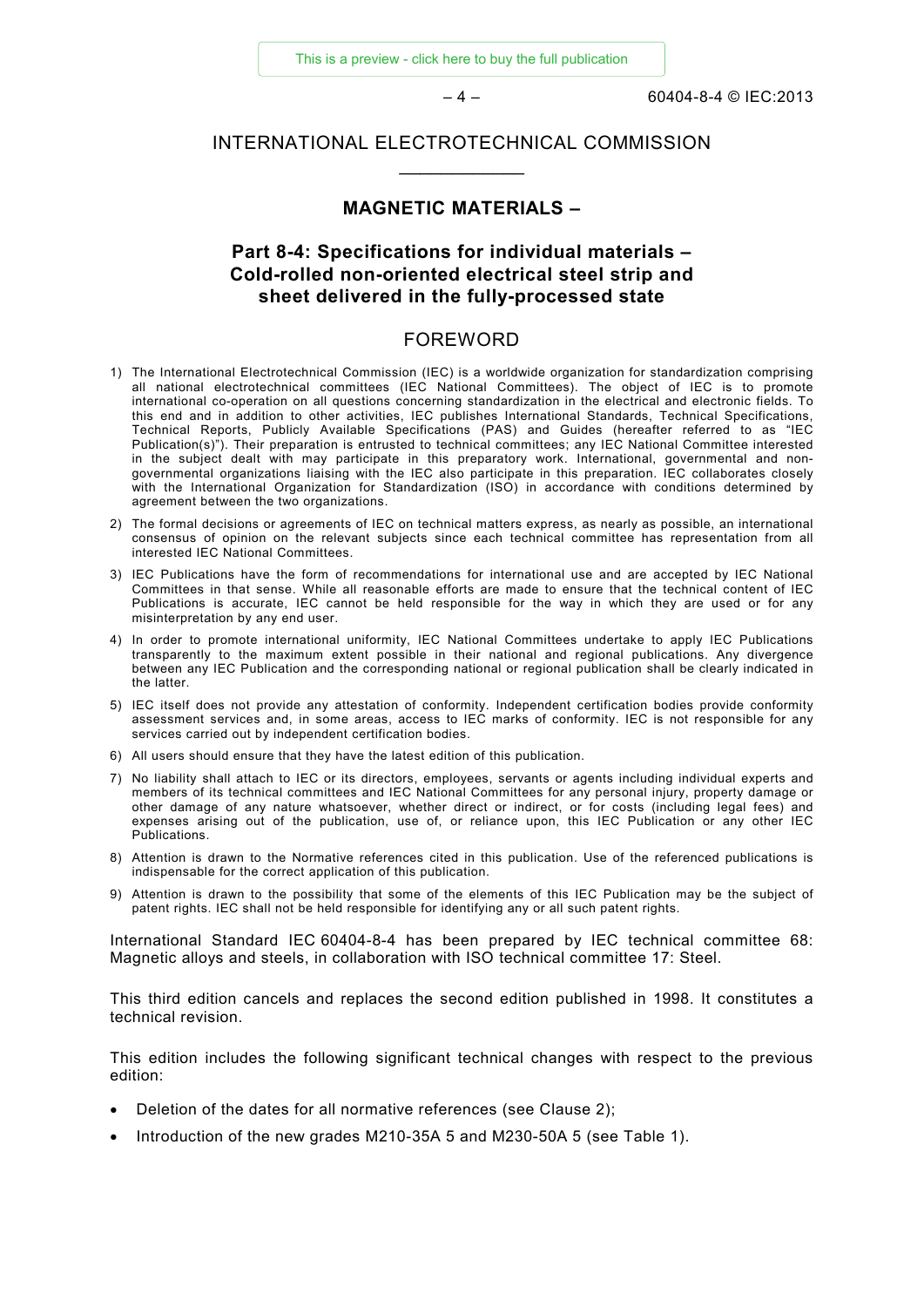60404-8-4 © IEC:2013 – 5 –

The text of this standard is based on the following documents:

| CDV        | Report on voting |
|------------|------------------|
| 68/436/CDV | 68/450/RVC       |

Full information on the voting for the approval of this standard can be found in the report on voting indicated in the above table.

This publication has been drafted in accordance with the ISO/IEC Directives, Part 2.

A list of all parts in the IEC 60404 series, published under the general title *Magnetic materials*, can be found on the IEC website.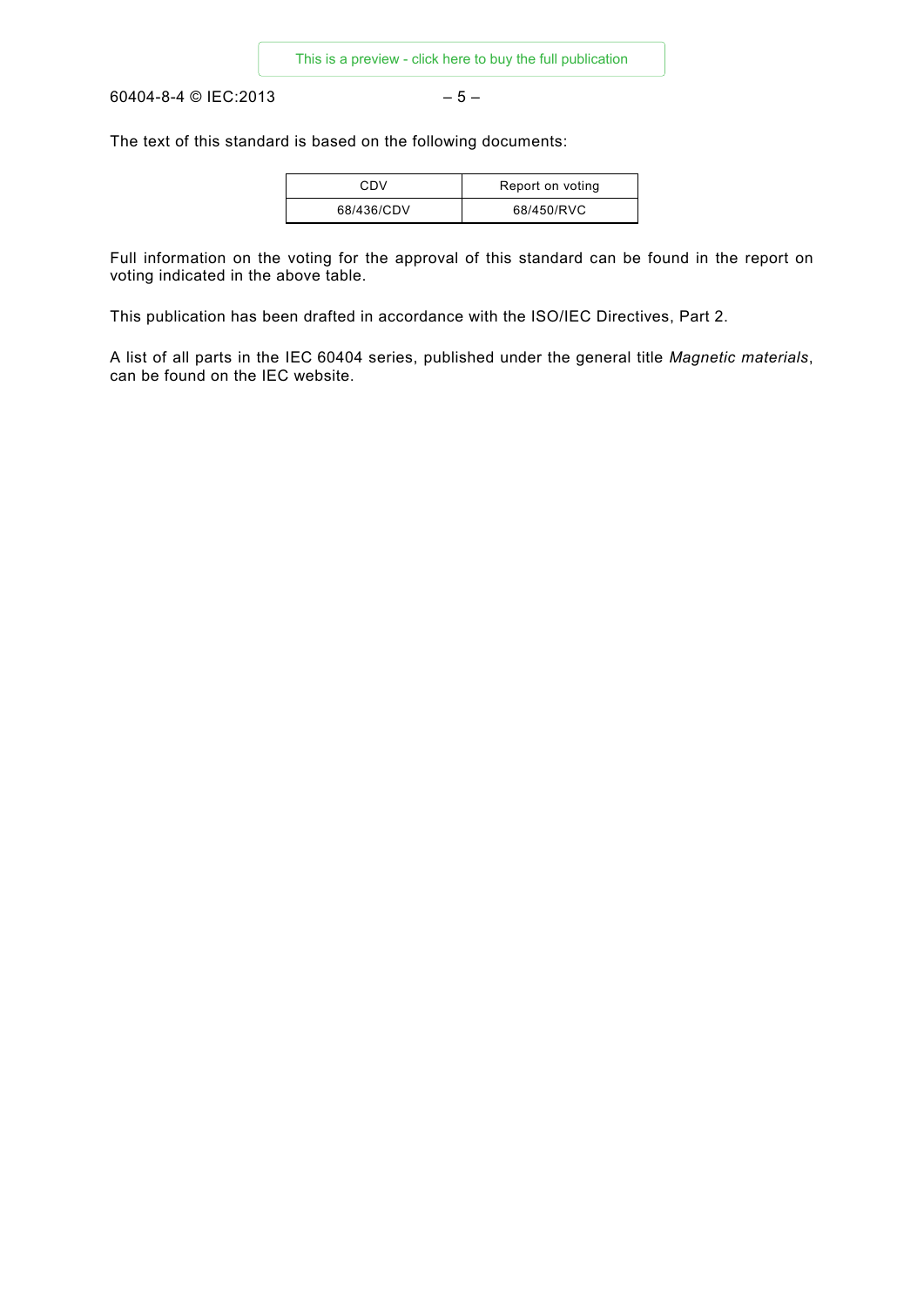$-6 - 6$ 

#### **MAGNETIC MATERIALS –**

# **Part 8-4: Specifications for individual materials – Cold-rolled non-oriented electrical steel strip and sheet delivered in the fully-processed state**

#### **1 Scope**

This part of IEC 60404 defines the grades of cold-rolled non-oriented electrical steel strip and sheet in nominal thicknesses of 0,35 mm, 0,50 mm, 0,65 mm and 1,00 mm. In particular, it specifies general requirements, the magnetic properties, geometric characteristics and tolerances, and technological characteristics, as well as the inspection procedure.

This standard gives in Table 2 the magnetic properties of cold-rolled non-oriented electrical steel strip and sheet of nominal thickness 0,47 mm for use at 60 Hz only.

This standard applies to materials supplied in the fully annealed condition intended for the construction of magnetic circuits. It does not apply to semi-processed material.

These magnetic materials correspond to class C.21 of IEC 60404-1.

#### **2 Normative references**

The following documents, in whole or in part, are normatively referenced in this document and are indispensable for its application. For dated references, only the edition cited applies. For undated references, the latest edition of the referenced document (including any amendments) applies.

IEC 60050 (all parts), *International Electrotechnical Vocabulary* (available at [<http://www.electropedia.org>](http://www.electropedia.org/))

IEC 60404-2, *Magnetic materials – Part 2: Methods of measurement of the magnetic properties of electrical steel sheet and strip by means of an Epstein frame*

IEC 60404-9, *Magnetic materials – Part 9: Methods of determination of the geometrical characteristics of magnetic steel sheet and strip*

IEC 60404-13, *Magnetic materials – Part 13: Methods of measurement of density, resistivity and stacking factor of electrical steel sheet and strip*

ISO 404, *Steel and steel products – General technical delivery requirements* 

ISO 7799, *Metallic materials – Sheet and strip 3 mm thick or less – Reverse bend test*

ISO 10474, *Steel and steel products – Inspection documents*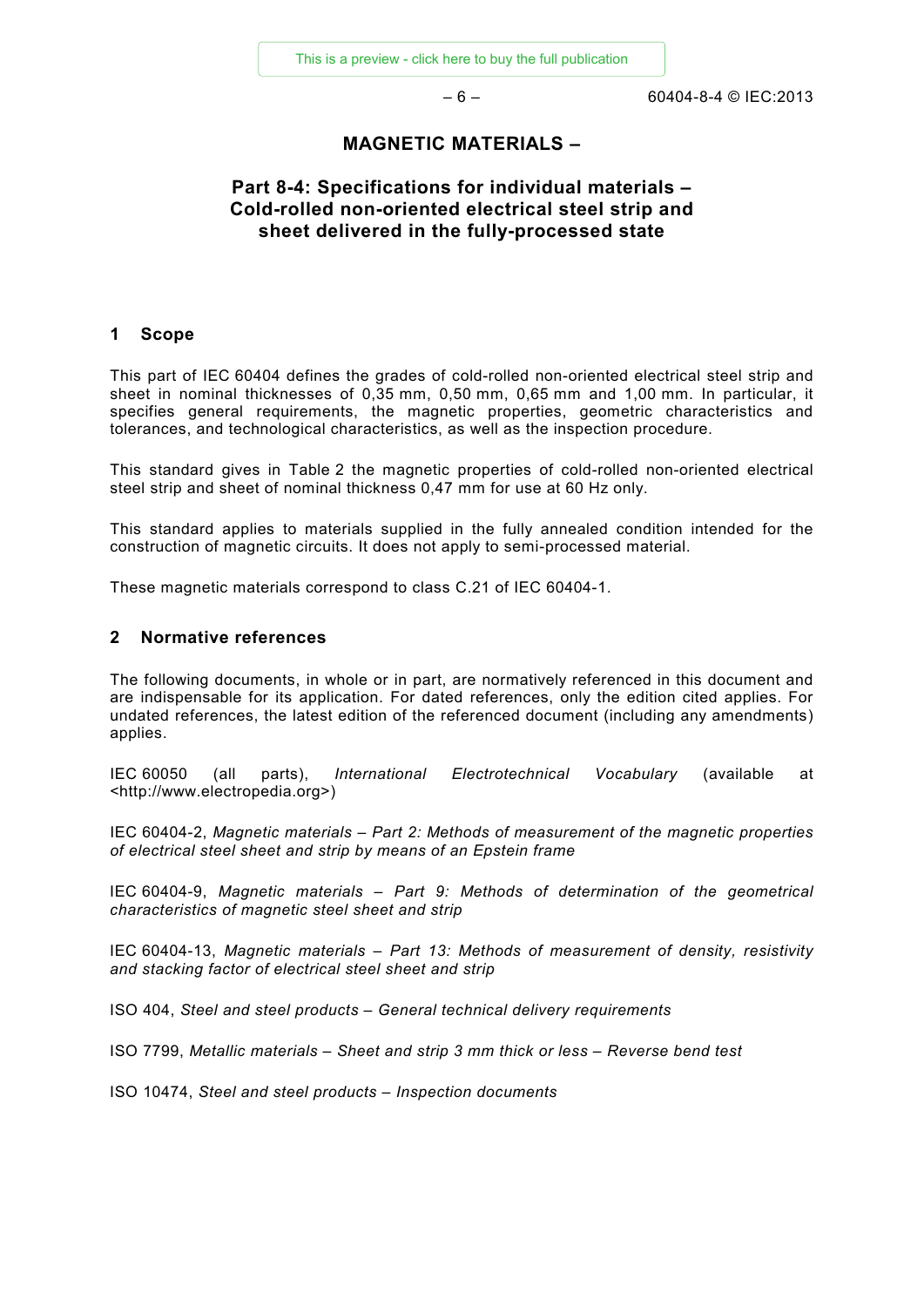$-24-$ 

# SOMMAIRE

| 1              |     |       |  |  |
|----------------|-----|-------|--|--|
| 2              |     |       |  |  |
| 3              |     |       |  |  |
| 4              |     |       |  |  |
| 5              |     |       |  |  |
| 6              |     |       |  |  |
| 6.1            |     |       |  |  |
|                | 6.2 |       |  |  |
|                | 6.3 |       |  |  |
|                | 6.4 |       |  |  |
|                | 6.5 |       |  |  |
| $\overline{7}$ |     |       |  |  |
|                | 7.1 |       |  |  |
|                |     | 7.1.1 |  |  |
|                |     | 7.1.2 |  |  |
|                |     | 7.1.3 |  |  |
|                |     | 7.1.4 |  |  |
|                | 7.2 |       |  |  |
|                |     | 7.2.1 |  |  |
|                |     | 7.2.2 |  |  |
|                |     | 7.2.3 |  |  |
|                |     | 7.2.4 |  |  |
|                |     | 7.2.5 |  |  |
|                |     | 7.2.6 |  |  |
|                | 7.3 |       |  |  |
|                |     | 7.3.1 |  |  |
|                |     | 7.3.2 |  |  |
|                |     | 7.3.3 |  |  |
|                |     | 7.3.4 |  |  |
| 8              |     |       |  |  |
|                | 8.1 |       |  |  |
|                | 8.2 |       |  |  |
| 8.3            |     |       |  |  |
|                |     | 8.3.1 |  |  |
|                |     | 8.3.2 |  |  |
|                |     | 8.3.3 |  |  |
|                | 8.4 | 8.4.1 |  |  |
|                |     | 8.4.2 |  |  |
|                |     | 8.4.3 |  |  |
|                |     | 8.4.4 |  |  |
|                | 8.5 |       |  |  |
| 9              |     |       |  |  |
| 10             |     |       |  |  |
| 11             |     |       |  |  |
|                |     |       |  |  |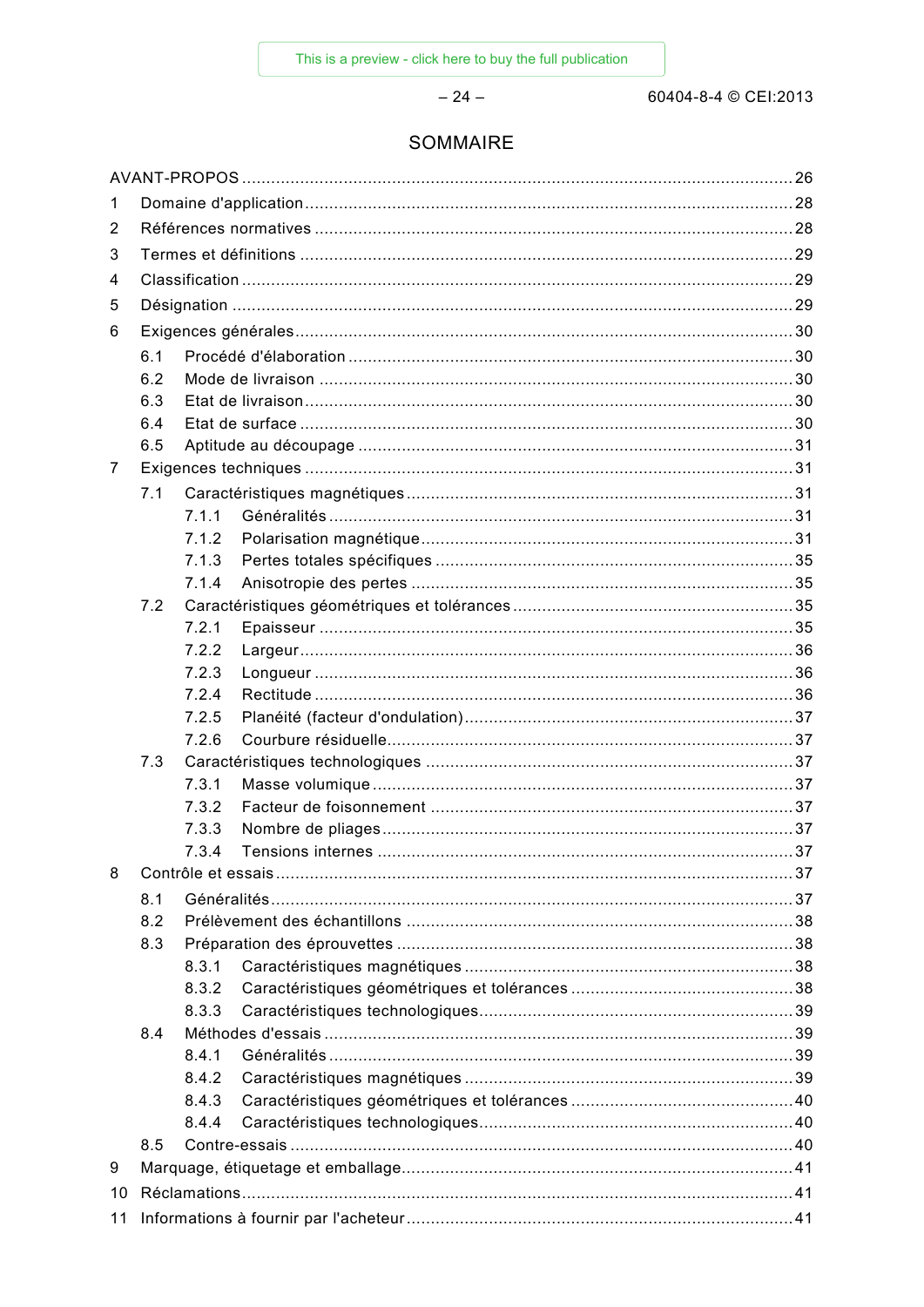60404-8-4 © CEI:2013 – 25 –

|                                 | Annexe A (informative) Caractéristiques magnétiques non spécifiées  42               |    |
|---------------------------------|--------------------------------------------------------------------------------------|----|
|                                 | Annexe B (informative) Désignation numérique européenne des aciers43                 |    |
|                                 |                                                                                      |    |
|                                 |                                                                                      |    |
|                                 |                                                                                      |    |
| nar la máthoda Enetain (1 de 2) | Tableau 1 – Caractéristiques technologiques et caractéristiques magnétiques mesurées | つつ |

| Tableau 2 - Caractéristiques technologiques et caractéristiques magnétiques mesurées<br>par la méthode Epstein pour les bandes et tôles d'épaisseur nominale 0,47 mm pour |  |
|---------------------------------------------------------------------------------------------------------------------------------------------------------------------------|--|
|                                                                                                                                                                           |  |
|                                                                                                                                                                           |  |
|                                                                                                                                                                           |  |
|                                                                                                                                                                           |  |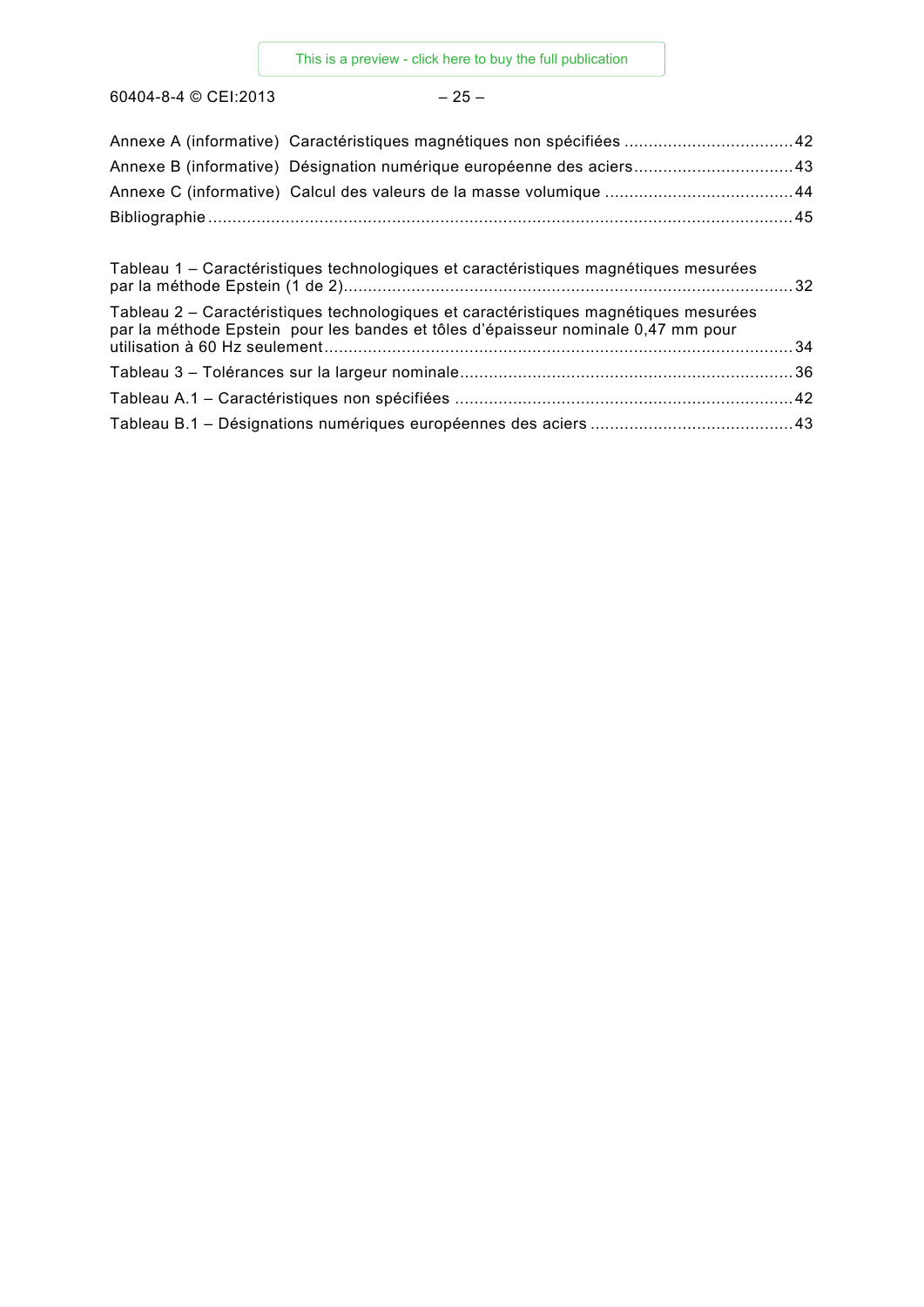# COMMISSION ÉLECTROTECHNIQUE INTERNATIONALE  $\overline{\phantom{a}}$  , where  $\overline{\phantom{a}}$

#### **MATÉRIAUX MAGNÉTIQUES –**

# **Partie 8-4: Spécifications pour matériaux particuliers – Bandes et tôles magnétiques en acier à grains non orientés, laminées à froid et livrées à l'état fini**

### AVANT-PROPOS

- 1) La Commission Electrotechnique Internationale (CEI) est une organisation mondiale de normalisation composée de l'ensemble des comités électrotechniques nationaux (Comités nationaux de la CEI). La CEI a pour objet de favoriser la coopération internationale pour toutes les questions de normalisation dans les domaines de l'électricité et de l'électronique. A cet effet, la CEI – entre autres activités – publie des Normes internationales, des Spécifications techniques, des Rapports techniques, des Spécifications accessibles au public (PAS) et des Guides (ci-après dénommés "Publication(s) de la CEI"). Leur élaboration est confiée à des comités d'études, aux travaux desquels tout Comité national intéressé par le sujet traité peut participer. Les organisations internationales, gouvernementales et non gouvernementales, en liaison avec la CEI, participent également aux travaux. La CEI collabore étroitement avec l'Organisation Internationale de Normalisation (ISO), selon des conditions fixées par accord entre les deux organisations.
- 2) Les décisions ou accords officiels de la CEI concernant les questions techniques représentent, dans la mesure du possible, un accord international sur les sujets étudiés, étant donné que les Comités nationaux de la CEI intéressés sont représentés dans chaque comité d'études.
- 3) Les Publications de la CEI se présentent sous la forme de recommandations internationales et sont agréées comme telles par les Comités nationaux de la CEI. Tous les efforts raisonnables sont entrepris afin que la CEI s'assure de l'exactitude du contenu technique de ses publications; la CEI ne peut pas être tenue responsable de l'éventuelle mauvaise utilisation ou interprétation qui en est faite par un quelconque utilisateur final.
- 4) Dans le but d'encourager l'uniformité internationale, les Comités nationaux de la CEI s'engagent, dans toute la mesure possible, à appliquer de façon transparente les Publications de la CEI dans leurs publications nationales et régionales. Toutes divergences entre toutes Publications de la CEI et toutes publications nationales ou régionales correspondantes doivent être indiquées en termes clairs dans ces dernières.
- 5) La CEI elle-même ne fournit aucune attestation de conformité. Des organismes de certification indépendants fournissent des services d'évaluation de conformité et, dans certains secteurs, accèdent aux marques de conformité de la CEI. La CEI n'est responsable d'aucun des services effectués par les organismes de certification indépendants.
- 6) Tous les utilisateurs doivent s'assurer qu'ils sont en possession de la dernière édition de cette publication.
- 7) Aucune responsabilité ne doit être imputée à la CEI, à ses administrateurs, employés, auxiliaires ou mandataires, y compris ses experts particuliers et les membres de ses comités d'études et des Comités nationaux de la CEI, pour tout préjudice causé en cas de dommages corporels et matériels, ou de tout autre dommage de quelque nature que ce soit, directe ou indirecte, ou pour supporter les coûts (y compris les frais de justice) et les dépenses découlant de la publication ou de l'utilisation de cette Publication de la CEI ou de toute autre Publication de la CEI, ou au crédit qui lui est accordé.
- 8) L'attention est attirée sur les références normatives citées dans cette publication. L'utilisation de publications référencées est obligatoire pour une application correcte de la présente publication.
- 9) L'attention est attirée sur le fait que certains des éléments de la présente Publication de la CEI peuvent faire l'objet de droits de brevet. La CEI ne saurait être tenue pour responsable de ne pas avoir identifié de tels droits de brevets et de ne pas avoir signalé leur existence.

La Norme internationale 60404-8-4 a été établie par le comité d'études 68 de la CEI: Matériaux magnétiques tels qu'alliages et aciers, en collaboration avec le comité technique ISO 17: Acier.

Cette troisième édition annule et remplace la deuxième édition parue en 1998. Cette édition constitue une révision technique.

Cette édition inclut les modifications techniques majeures suivantes par rapport à l'édition précédente:

- Suppression des dates pour toutes les références normatives (voir Article 2);
- Introduction des nouvelles nuances M210-35A 5 et M230-50A 5 (voir Tableau 1).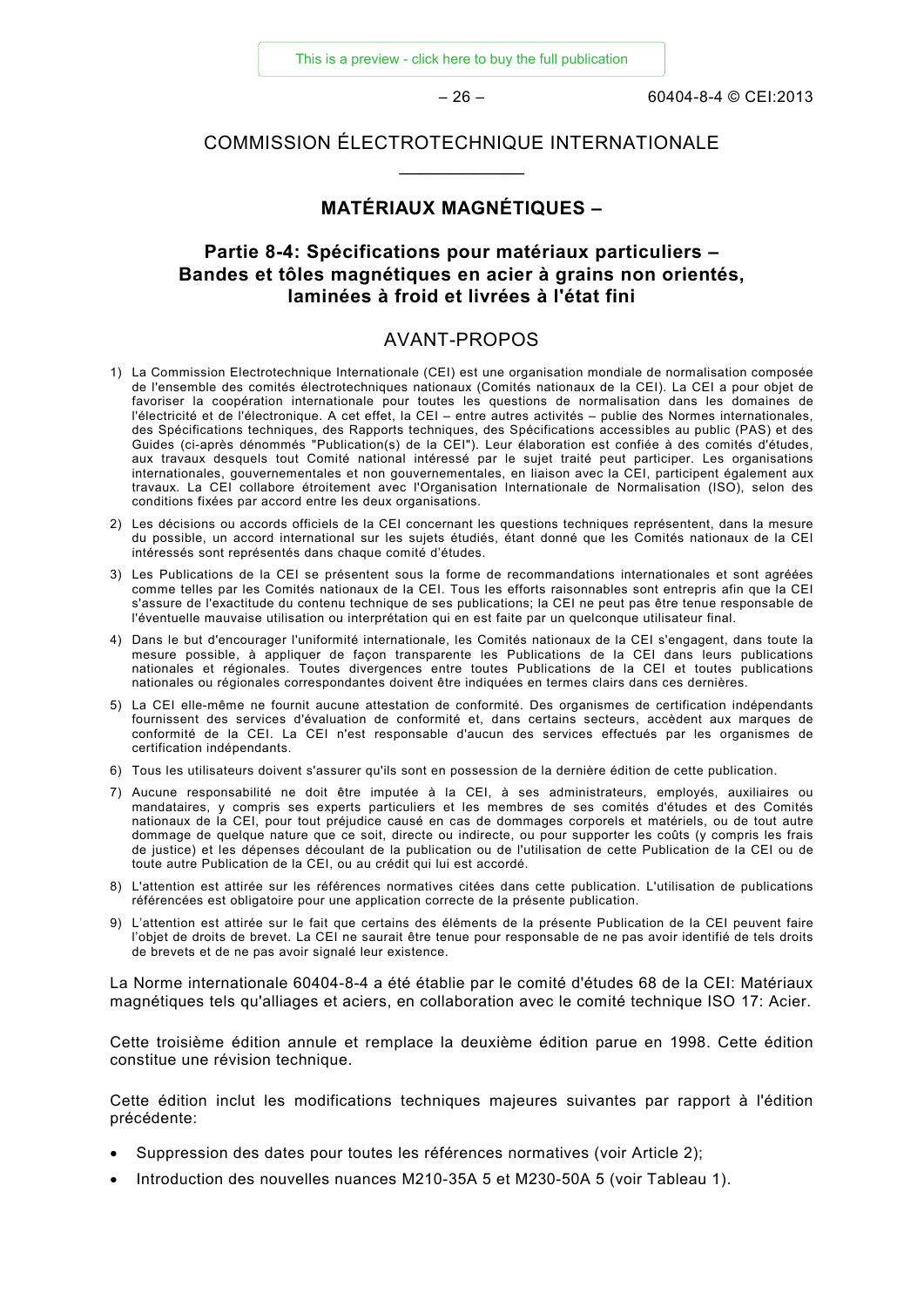60404-8-4 © CEI:2013 – 27 –

Le texte de cette norme est issu des documents suivants:

| CDV        | Rapport de vote |  |
|------------|-----------------|--|
| 68/436/CDV | 68/450/RVC      |  |

Le rapport de vote indiqué dans le tableau ci-dessus donne toute information sur le vote ayant abouti à l'approbation de cette norme.

Cette publication a été rédigée selon les Directives ISO/CEI, Partie 2.

Une liste de toutes les parties de la série CEI 60404, publiées sous le titre général *Matériaux magnétiques*, peut être consultée sur le site web de la CEI.